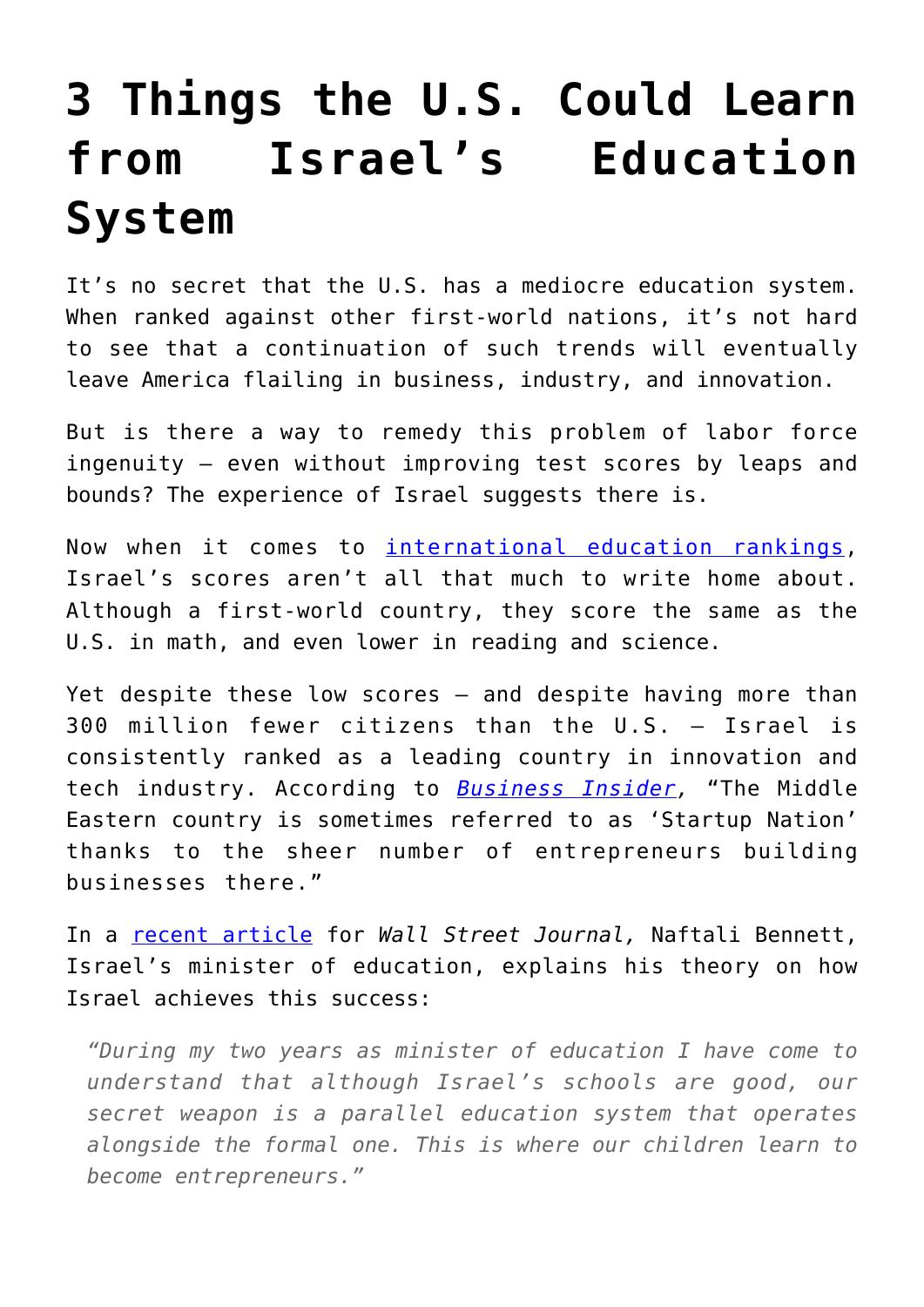Bennett goes on to lay out the three elements of this "covert" education system in Israel:

#### **1. They Embrace Debate**

According to Bennett, the prevalence of Jewish religious law in Israel encourages hearty and thought-provoking discussion:

*"Students engage in debate for the sake of debate. They analyze issues from all directions, finding different solutions. Multiple answers to a single question are common. Like the Talmud itself—which isn't the written law but a gathering of protocols—the learning process, not the result, is valued."*

Compare this to the U.S. While students certainly know how to [throw back their heads and howl in dissent](https://www.intellectualtakeout.org/blog/documentary-yale-reveals-how-scary-us-campuses-have-become), they often are unable to form a logical and cohesive argument. Rather than listen to the other side and try to learn from their opinions, they shout them down on the basis of race, class, or gender, never pausing to consider that their own argument may be flawed.

## **2. They Enable Responsibility**

#### Bennett goes on to say:

*"The second component of our shadow education system is the peer-teaches-peer model of Jewish youth organizations, membership-based groups that we call "movements." Teenagers work closely with younger children; they lead groups on excursions and hikes, develop informal curricula, and are responsible for those in their care. As an 11th-grade student, I took fifth-graders on an overnight hike in the mountains. Being given responsibilities at a young age helped shape me into who I am today."*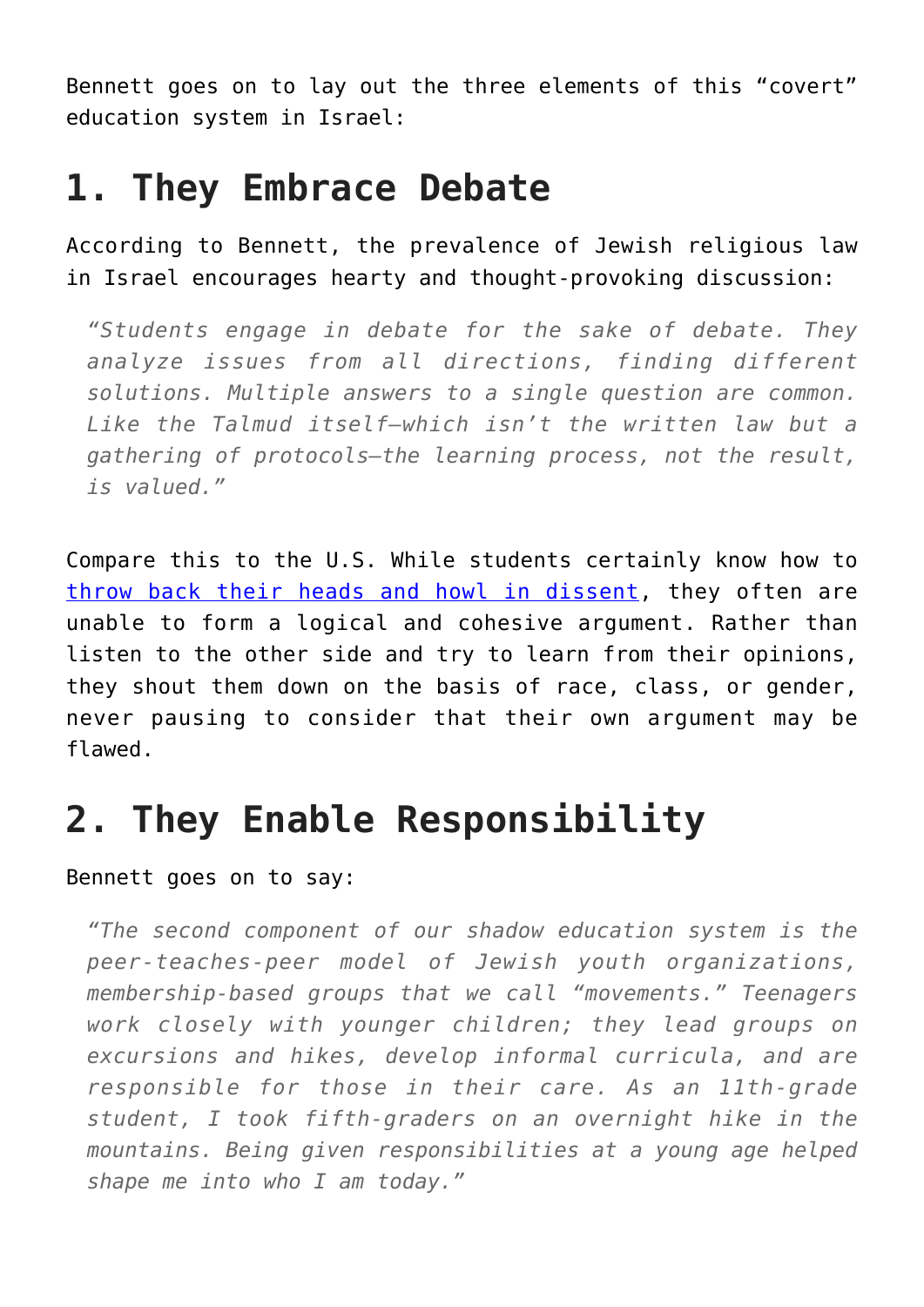Such an age-integrated mentality seems to have disappeared from the U.S. with the [one-room school house,](https://www.intellectualtakeout.org/blog/5-reasons-go-back-one-room-schools) where the mixedage classroom enabled older students to be role models and assistants to the younger. Today's schools – and families, churches, and other venues – seem to operate on the flawed belief that children can only succeed when they are with individuals of their own age.

### **3. They Require Early Adulthood**

Israel's "adulting" course takes place a little sooner than [the ones popping up in the U.S.,](https://www.intellectualtakeout.org/blog/adulting-school-founded-teach-millennials-how-be-adults) and it also involves more intense activities than simple household management:

*"The third component is the army. Because we are constantly defending ourselves from Islamic terror, 18-year-old boys and girls are drafted into the military for stints of two or three years. Young Israeli adults must literally make lifeor-death decisions every day."*

According to the Israel Defense Force's [code of ethics,](https://www.idfblog.com/about-the-idf/idf-code-of-ethics/) Israeli soldiers are expected to responsibly "carry out their duties," exhibit perseverance, and demonstrate courage in the face of difficult situations, characteristics which are a far cry from those exhibited by the trophy generation in America.

If the U.S. reintroduced these elements into both school and society, is it possible that we would see America continue its course of leadership, particularly in innovative and entrepreneurial enterprises?

—

*Dear Readers,*

*Big Tech is suppressing our reach, refusing to let us advertise and squelching our ability to serve up a steady*